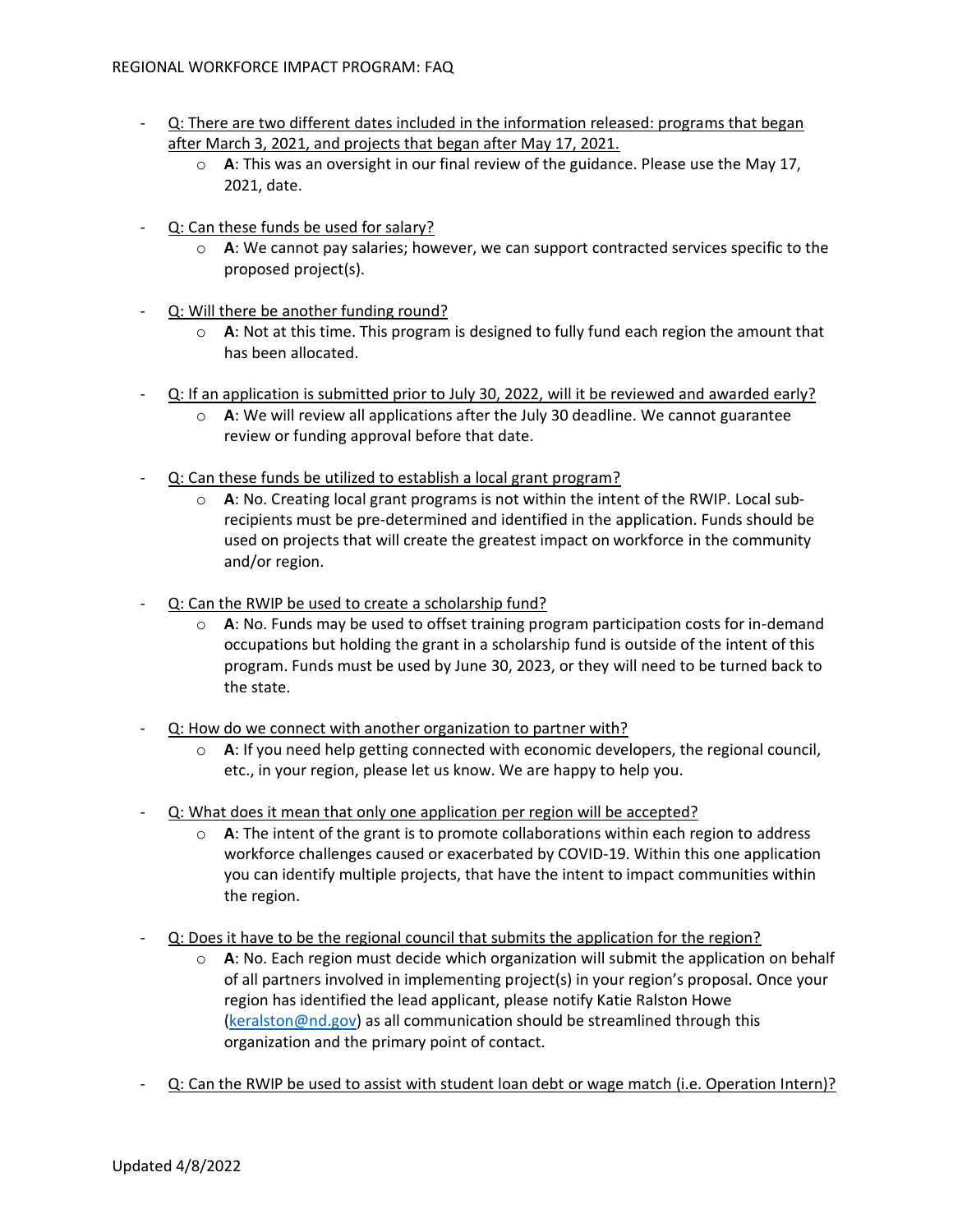- o **A**: Direct payment to, or on behalf of individuals, is not an eligible use of funds. If subrecipients are needed to execute identified projects, funds must be paid to a registered organization.
- o We encourage organizations to explore the North Dakota Career Builders program for skilled workforce scholarship and loan repayment opportunities.
- Q: Can funds be used for security deposits, applications fees to help low-income households secure housing, or rental assistance programs?
	- o **A**: Direct payment to, or on behalf of individuals, is not an eligible use of funds. If subrecipients are needed to execute identified projects, funds must be paid to a registered organization. Housing projects under the RWIP should focus on the most productive and/or effective use of the funds and aim to impact the most people possible.
- Q: Funds to purchase complex for transitional or temporary housing for the homeless or hard to house individuals.
	- $\circ$  **A**: This may be allowable given the population being served and the multi-unit complex which will meet the needs of several individuals and/or families, thereby supporting their success in the workforce.
- Q: Is it possible for funds to be used as incentives for recruiting efforts to support these industries?
	- o **A**: Direct payment to, or on behalf of individuals, is not an eligible use of funds. If subrecipients are needed to execute identified projects, funds must be paid to a registered organization.
- Q: For new programs addressing workforce challenges in the region, are program buildout and capacity building eligible uses of funds?
	- o **A**: Contractors can be paid with these funds; however, applicants must identify how the program will be sustained without grant funds covering the contractor's fees after June 2023.
- Q: For workforce upskilling, are testing fees an eligible expenditure?
	- o **A**: Yes, as long as the funds are not directly be paid/reimbursed to the individual. The cost of testing fees should be built into the upskilling program budget.
- Q: What is acceptable information that shows "evidence-based solutions" relative to pandemic impact?
	- o **A**: Evidence-based solutions should utilize data to articulate why a particular project is being included and the projected impact it will have. Applicants may wish to include similar examples from other cities or states to reinforce the impact their project may have.
- Q: Can universities or colleges participate as a sub-recipient to assist executing the initiatives included in a region's application?
	- o **A**: Yes, Institutions of postsecondary education; school districts and private schools; and businesses are eligible sub-recipients.